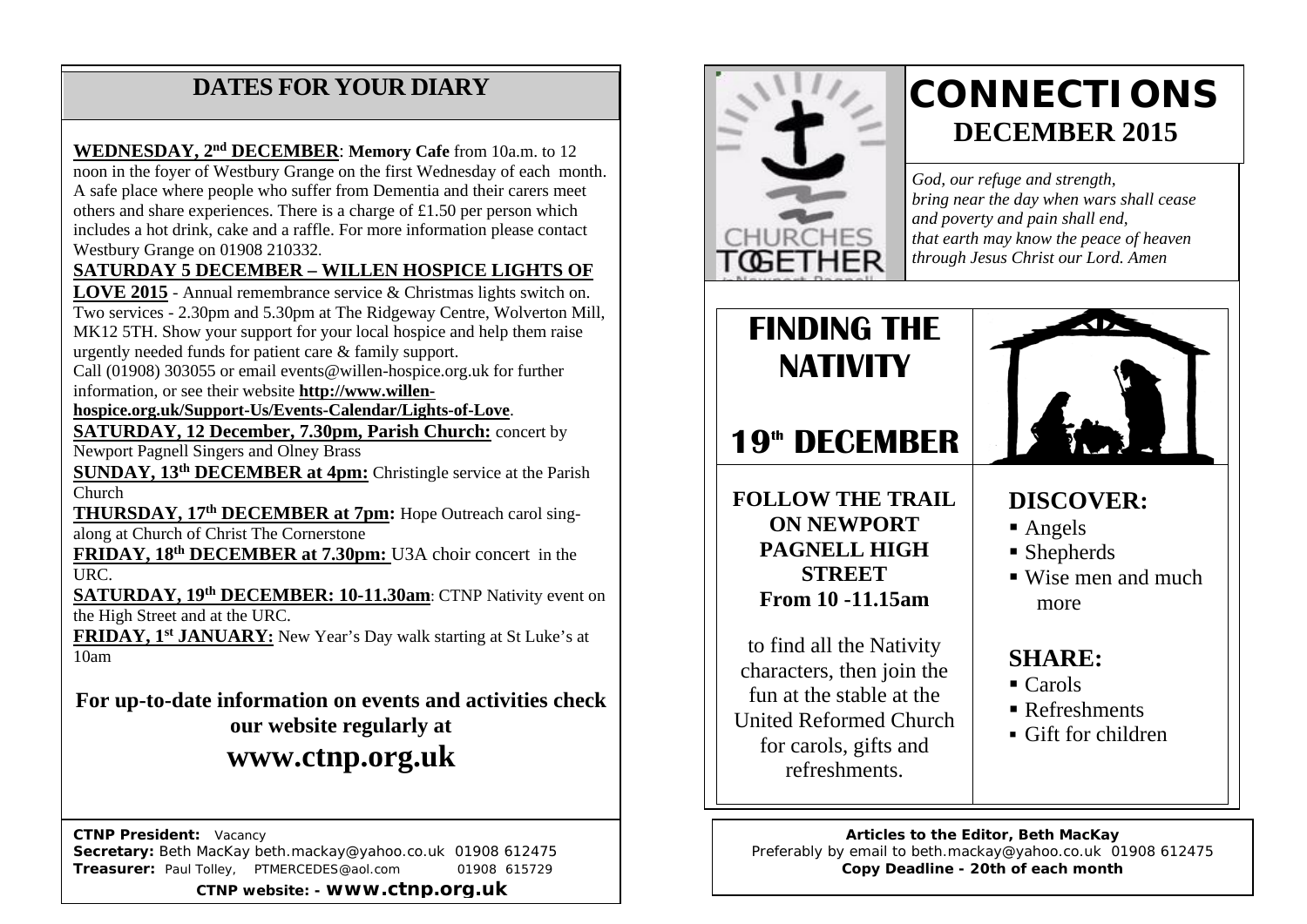## mee **LETTER FROM A MINISTER**

#### **WHO ARE WE TOASTING ON CHRISTMAS DAY?**

If Jesus was born today where in MK would he be born? What is the modern day equivalent of a stable in Bethlehem? A stable is a smelly place harbouring animals and their droppings and not a hygienic setting for human birth into the world. Placing a baby in an animal feeding trough, a manger, would certainly attract the attention of social workers today.

If this had all happened in Milton Keynes today then maybe Jesus would be born alongside one of the bus shelters or at the back yard of a local restaurant on a crowded Saturday night. Perhaps a big MK Dons game has just ended and people are so keen to get back home on a winter night that they don`t notice a teenage mum sitting by a large green wheelie bin at the back of a restaurant. This is hardly the sort of place where many would expect God to be born as Jesus into this world.

A stable in Bethlehem was a similar bus shelter type of setting where Jesus was born. What a place for the Lord of the universe to decide to enter this world!

The key thing about Christmas is that God didn`t sit in heaven and look down upon our struggles. He came into the world Himself. He knows what it is like to live in the world that we live in. He came and walked the ground we walk. He endured the difficulties of the life we live and this is what makes Christmas so special. No other religion claims that God Himself came into the world in such a unique way experiencing all that we laugh and cry at in life and ultimately loving us to death – His death.

When you sit down to Christmas lunch and fill your glasses with wine drink a toast to Jesus since it is His birthday we are celebrating. Make sure you mention His name at His own birthday party!

### **Remember, Christmas starts with Christ!**

Nick Evans Rector of Newport Pagnell

# **CHRISTINGLE**

#### **SUNDAY, 13th DECEMBER, 4pm at THE PARISH CHURCH**

Christingle Services have changed enormously since they first began and are now one of the most popular ways for families to look forward to Christmas. The idea began began in the eighteenth century with a simple red ribbon tied round a candle to represent Jesus as the light of the world with the ribbon reminding us of the suffering he went through for us. This was mostly a service in the Moravian Church until 1968 when the Children's Society of the Church of England picked up on this idea for a fundraising event and from then it has grown into the increasingly popular Family event it is today.

At our version of the service in Newport Pagnell Parish Church, everyone assembles their own Christingle using an orange, ribbon, sweets and a candle that are all provided. The service reaches a climax as everyone stands in a circle and, as the daylight fades, the Christingle candles light up the faces of all there.



So why not come along with your children or grandchildren and start your Christmas celebrations this year in this different and exciting way! You will also be helping to support the work of the Children's Society who provide a valuable service to children, young people and their families.

We look forward to meeting you there!

**Geoff Morris**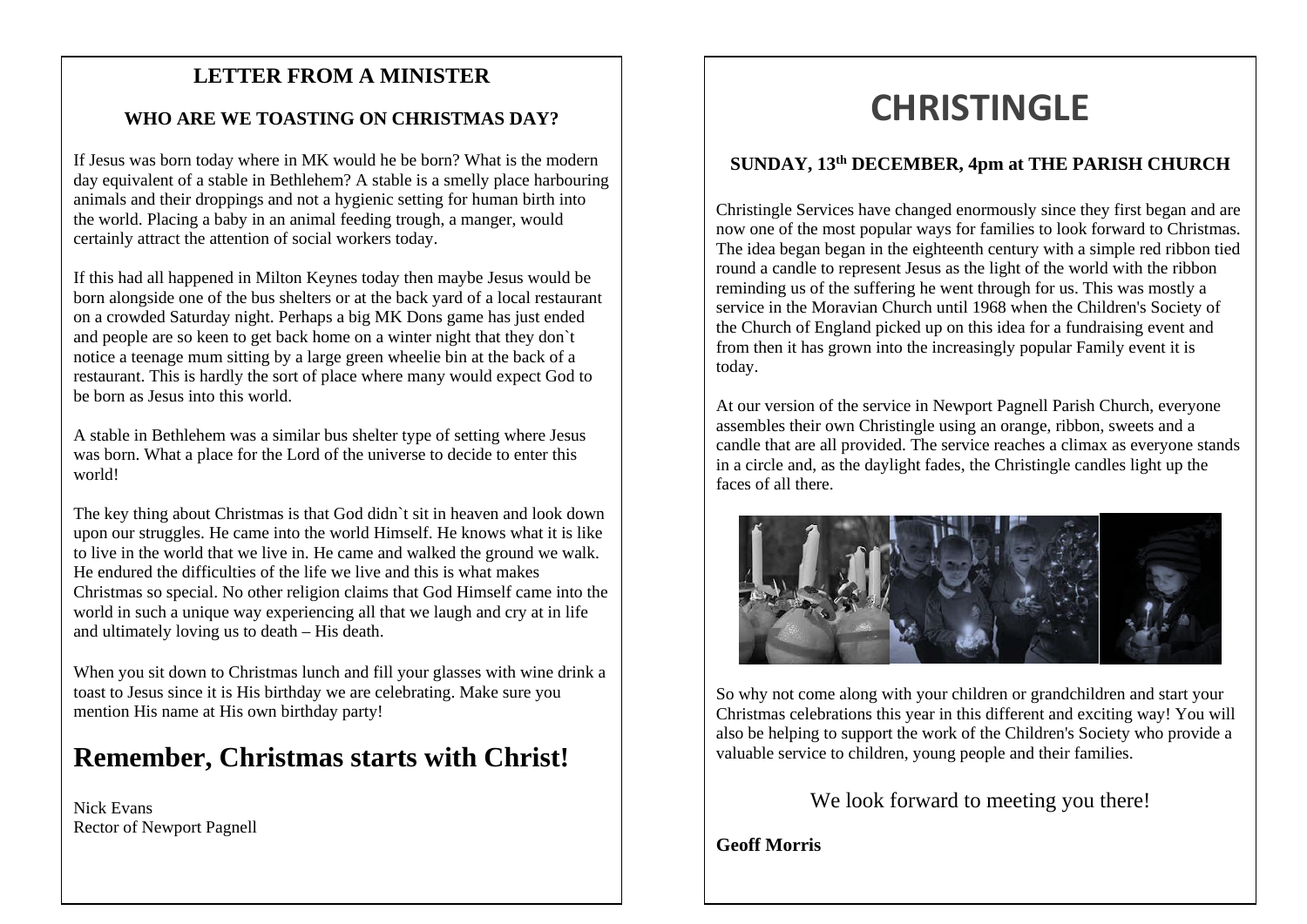

#### **Newport Pagnell Singers Carols & Brass Concert**

#### **12 December, 7.30pm, Parish Church, Newport Pagnell**

NPS and Olney Brass join together to bring you a traditional Christmas concert with Carols to listen to and with audience participation.

Tickets £10,from Tim Daily Tel: 07711 410331, Cambourne Travel, Wilson's Olney, or from the website (just use the 'Contact us' page). This year we are raising funds for Willen Hospice.

> **Hope Outreach UK Christmas Carol Sing-Along Thursday, 17th December at 7pm Church of Christ The Cornerstone**

Andante Choir with Roger Windmill & Ed Tomlinson Tickets: Adults £10 & Children free. Includes seasonal refreshments! Free parking in the vicinity.

#### **U3A Christmas Concert**

Come and enjoy a Christmas Concert given by the U3A Choir on **Friday, 18th December at 7.30pm** in the United Reformed Church, Newport Pagnell . Tickets available on 07762178379, from members of the Choir or Jennifer Mazzone (613088) at £6 each.

Seasonal refreshments will be served. There will also be a raffle. All proceeds will go to Keech Hospice Care for Children which covers the Milton Keynes area. We look forward to seeing you.

#### **A BIG THANK YOU TO EVERYONE WHO SUPPORTED CTNP AT THIS YEAR'S SONGS OF PRAISE SERVICE**

We had a wonderful evening with some rousing singing, lovely music and interesting and moving introductions from members of all the churches. Donations made on Sunday, with associated Gift Aid, amounted to **£515**.

**This means that we have now raised a total of £2698 towards our objective of £5000** for Christian Aid's Food for Change project in Burkina Faso.\*.

Thanks too to members of The United Reformed Church who have been collecting 5p coins for the project throughout 2015. The sum collected from this will be included in the New Year report following the Advent Coffee mornings.

#### **Our next fundraiser for the project is a series of Advent**

**Coffee mornings** which will be held in Paul and Nita Tolley's cosy and atmospheric 'winterhouse' at **5, Bramley Meadows, between 10 a.m. and 12.30 p.m** on **Saturday 5th December, Friday and Saturday 11th and 12th December, and Friday 18th December.**

Please come along to any of these, if you have time. Enjoy tea, coffee, mince pies, conversation and good company round a warm fire, and support the project. People who came last year really enjoyed it!



\* If we reach our target of £5000 by March 2017, the EU will match fund it by 5:1 so that our £5000 becomes £30,000 for this project! **LET'S DO THIS TOGETHER!**